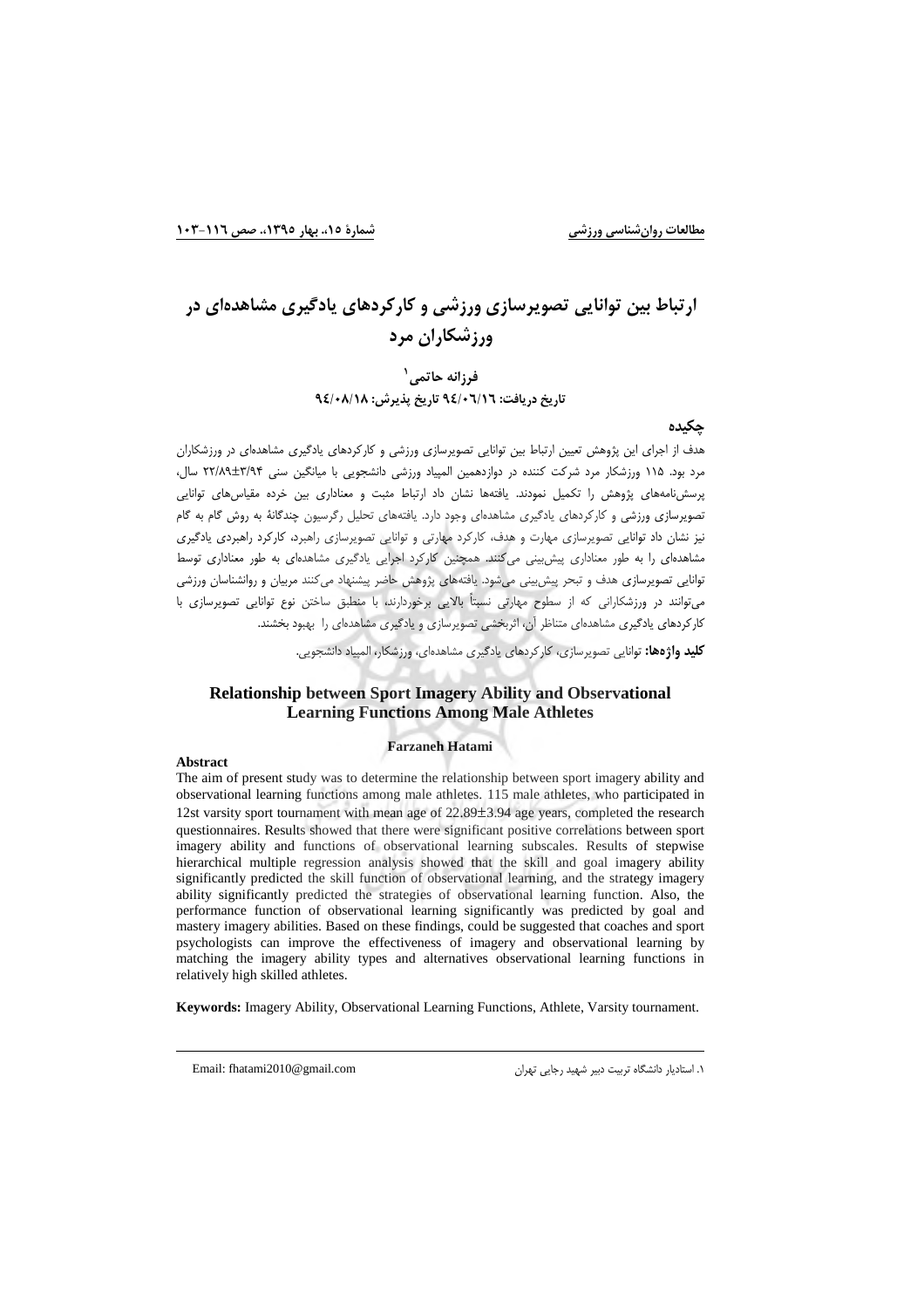می کنند، اما میزان استفاده از کارکردها متفاوت است.

تصویرسازی انگیزشی بیشتر از تصویرسازی شناختی

مورد استفاده ورزشكاران قرار گرفته بود، به طور

اختصاصی تر، کارکرد انگیزشی عمومی تبحری در

میان پنج کارکرد، پرکاربردترین کارکرد گزارش شد

(کامینگ و هال، ۲۰۰۲؛ هال، مک ْ، پایویو و

هاوزنبلاس ``، ١٩٩٨؛ نوردين`` و كامينگ، ٢٠٠٨).

همچنین ورزشکاران در سطوح رقابتی بالاتر، هر پنج

کارکرد را بیشتر از همتایان خود در سطوح پایین تر

مورد استفاده قرار دادند (کامینگ و هال ، ۲۰۰۲:

گرگ<sup>۰۲</sup>، هال و ندرهوف<sup>۱۳</sup>، ۲۰۰۵؛ هال و همکاران،

معمولاً از پرسشنامههای خودگزارشی برای ارزیابی

توانایی تصویرسازی استفاده میشود. برای مثال،

نسخة بازبيني شدة پرسشiامة تصويرسازى حركت<sup>۱۴</sup>

(هال و مارتین<sup>۱۵</sup>، ۱۹۹۷) و پرسشiامهٔ وضوح

تصویرسازی حرکت<sup>۶۶</sup> ( رابرتز، کالو، هاردی، مارکلند و

برینگر<sup>۱۷</sup>، ۲۰۰۸) دو انتخاب مرسوم هستند. هر دو

ابزار نسبتاً سریع بوده، به آسانی قابل اجرا هستند و

دارای ویژگی های روانسنجی مطلوب هستند. با این

حال، هر دو ابزار، توانایی تصویرسازی را در حرکات

ویژه (برای مثال، خم کردن زانو) و اعمال (برای مثال،

پرش از دیوار) ارزیابی میکنند. شواهد حاکی از آن

است که ورزشکاران تصویرسازی را برای اهداف

دیگری مانند تعدیل و تنظیم انگیختگی و اضطراب

 $API$ ).

### مقدمه

توانایی تصویرسازی، قابلیت رایجی است که ورزشکاران سطوح مختلف از آن به منظور ارتقای جنبههای متعدد عملکرد از جمله پالایش و اصلاح مهارتها و راهبردها، تنطیم هیجانات و سطوح فعال سازی، مدیریت جنبههای شناختی و سائق های انگیزشی استفاده می کنند (کامینگ و رمزی، ۲۰۰۸: مورفي، نوردين و كامينگ، ٢٠٠٨). پايويو` (١٩٨۵) برای توضیح این مزایا، تصویرسازی را به دو کارکرد شناختی و انگیزشی در دو سطح عمومی و اختصاصی تقسیم نمود. بعدها، هال، مک، پایویو و هاوزنبلاوس ٔ (١٩٩٨) چارچوب ٢×٢ را به پنج كاركرد گسترش دادند. این کارکردها شامل کارکردهای (۱) شناختی اختصاصی<sup>۳</sup> (تصویرسازی برای بهبود مهارتهای ورزشی)؛ (۲) شناختی عمومی<sup>۴</sup> (تصویرسازی برای بهبود راهبردها، طرحهای بازی و روتینها)؛ (۳) انگیزشی اختصاصی<sup>۵</sup> (تصویرسازی برای کمک به دستیابی به هدف)؛ (۴) انگیزشی عمومی انگیختگی<sup>۶</sup> (تصویرسازی برای تنظیم عواطف، انگیختگی و اضطراب)؛ و (۵) انگیزشی عمومی تبحری (تصویرسازی برای مدیریت شرایط مثبت و دستیابی به تمرکز توجه مناسب) بودند.

هال و همكاران (١٩٩٨) پرسش نامهٔ تصويرسازى ورزشی^ را برای اندازهگیری این امر توسعه دادند که ورزشکاران به چه میزان و به کدام یک از دلایل مذکور اقدام به تصویرسازی میکنند. نتایج پژوهش آنها نشان داد ورزشکاران از هر پنج کارکرد استفاده

- 16. Vividness Movement Imagery Questionnaire  $(MIO-2)$
- 17. Roberts, Callow, , Hardy, Markland & **Bringer**
- 1. Paivio
- 2. Hall, Mack, Paivio & Hausenblas
- 3 .Cognitive Specific (CS)
- 4 .Cognitive General (CG)
- 5 .Motivational Specific (MS)
- 6 Motivational General-Arousal (MG-A) 7 .Motivational General-Mastery (MG-M)
- 8 .Sport Imagery Questionnaire (SIQ)

<sup>9.</sup> Mack

<sup>10.</sup> Hausenblas

<sup>11.</sup> Nordin

<sup>12.</sup> Gregg

<sup>13</sup> Nederhof

<sup>14.</sup> Movement Imagery Questionnaire-

Revised(MIQ-R)

<sup>15.</sup> Martin & Moritz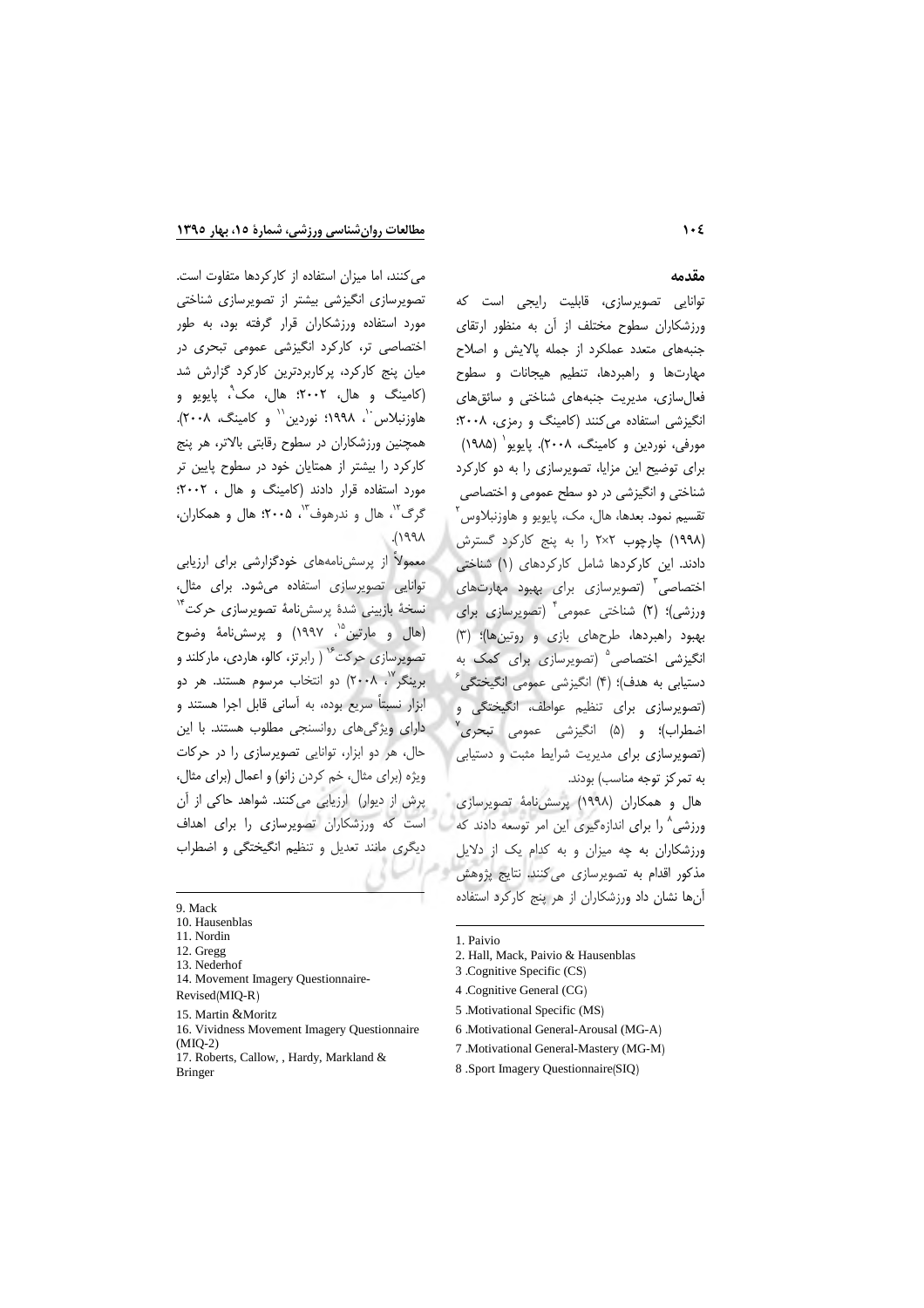نیز به کار میبرند (مارتین، موریتز` و هال، ۱۹۹۹). هال توضیح می<mark>دهد که "تنها به این دلیل که</mark> ورزشکاران ممکن است به آسانی و به وضوح قادر به تصویرسازی خویش به هنگام اجرای یک مهارت باشند (برای مثال، پرتاب یک توپ)، بدین معنا نخواهد بود که فرد قادر است به طور روشن و آسان، خود در حال دریافت یک مدال یا کنترل موقعیتهای دشوار تصور كند" (هال، ١٩٩٨).

ویلیامز<sup>۲</sup>و کامینگ (۲۰۱۱) به دلیل محدودیتهای موجود، پرسشiامهٔ توانایی تصویرسازی ورزشی<sup>۳</sup> را تدوین کردند تا بتوانند ابزاری معتبر، پایا و جامع را برای سنجش توانایی تصویرسازی ارائه کنند. این پرسش نامه، دارای دو ویژگی منحصر به فرد است: (١) ارزیابی تصاویر ویژه ورزشی و نه صرفاً اعمال و حركات؛ (٢) اندازهگیری همزمان توانایی تصویرسازی شناختی و انگیزشی به منظور فراهم نمودن امکان مقايسهٔ مستقيم محتواي مختلف تصويرسازي. خرده مقیاس های این پرسش نامه شامل (۱) توانایی تصویرسازی مهارت<sup>۴</sup> (ایجاد اصلاحات در مهارتهای بدنی)؛ (۲) توانایی تصویرسازی راهبرد<sup>۵</sup> (ایجاد طرحها ها و راهبردها) (۳) توانایی تصویرسازی هدف ٔ (برای مثال بردن یک مدال)؛ (۴) توانایی تصویرسازی عواطف<sup>۷</sup> (برای مثال، هیجانات مثبت احساس شده در در خلال مشارکت ورزشی)؛ و (۵) توانایی تصویرسازی تبحر<sup>^</sup> (برای مثال، مثبت ماندن بعد از شكست) مى باشند. نتايج پژوهش ويليامز و كامينگ در ورزشى خود گزارش مى كنند. بر اساس اين پرسش-نشان داد تصویرسازی هیجانات برای ورزشکاران به ترتیب آسان تر از تصویرسازی مهارت، تصویرسازی

راهبرد، تصویرسازی هدف و در نهایت تصویرسازی تبحر است (ویلیامز و کامینگ، ۲۰۱۲).

یادگیری مشاهدهای یا الگودهی ْ به فرآیندی اطلاق می شود که از طریق آن یک رفتار مطلوب یا مورد هدف از طريق مشاهدهٔ رفتار آموخته می شود (بندورا<sup>۰٬</sup>، ۱۹۸۶). یادگیری مشاهدهای یا یادگیری از طریق مشاهده، به ورزشکاران کمک میکند تا مهارتها و رفتارهای خود را یاد گرفته و تعدیل کنند (مک کولا و ویس''، ۲۰۰۱). در واقع بندورا یادگیری مشاهدهای را به عنوان قدرتمندترین ابزار در انتقال اطلاعات توصیف می کند. یادگیری مشاهدهای، بدون توجه به اینکه فرد اجرای خود یا اجرای سایر افراد (هم تیمی یا مربی) را مشاهده می کند، به عنوان موثرترین روش در اکتساب مهارت های جدید، افزایش اعتمادبه نفس و غلبه بر ترس در نظر گرفته مي شود (بندورا، ۱۹۹۷).

کامینگ، کلارک"، استی مری<sup>"</sup>، مک کولا و هال (۲۰۰۵) معتقدند که یادگیری مشاهدهای نیز مانند تصویرسازی دارای کارکردهای شناختی و انگیزشی است. از این رو، پرسش نامهای را برای اندازهگیری استفاده از کارکردهای شناختی و انگیزشی یادگیری مشاهدهای طراحی کردند. هدف از طراحی پرسش نامهٔ كاركردهاى يادكيرى مشاهدهاى، اندازهگيرى فراوانى استفاده از یادگیری مشاهدهای است که ورزشکاران آن را به دلایل یا کارکردهای متفاوت در رشتههای نامه، کارکردهای یادگیری مشاهدهای به سه دسته تقسیم می شوند. این کارکردها شامل الف) کارکرد مهارتی یادگیری مشاهدهای<sup>۱۴</sup> که شامل اکتساب

<sup>9.</sup> Observational Learning (OL) or Modeling

<sup>10.</sup> Bandura

<sup>11.</sup> McCullagh & Weiss 12. Clark

<sup>13.</sup> Ste-Marie

<sup>14.</sup> Skill Function of OL

<sup>1.</sup> Martin, Moritz, & Hall 2. Williams

<sup>3.</sup> Sport Imagery Ability Questionnaire (SIAQ)

<sup>4.</sup> Skill Imagery ability

<sup>5.</sup> Strategy Imagery ability

<sup>6.</sup> Goal Imagery ability

<sup>7.</sup> Affect Imagery ability

<sup>8.</sup> Mastery Imagery ability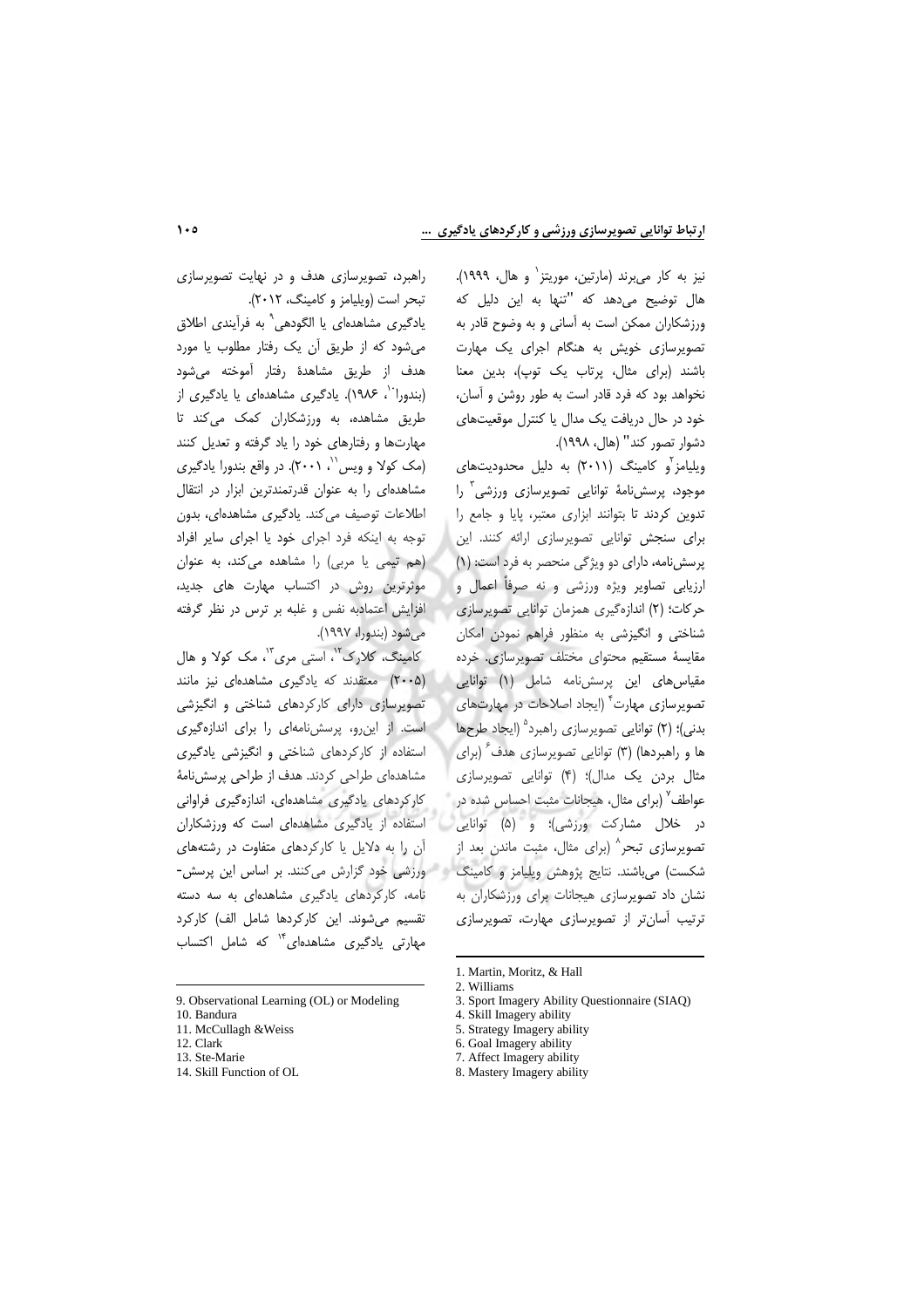برنامهریزی و اجرای واقعی حرکات فعال می شوند،

هم ارزی کارکردی ٔ نامیده میشود. تصویربرداری

عصبی، درجاتی از همپوشانی عصبی را بین

تصویرسازی و آمادهسازی و اجرای واقعی حرکات

نشان می دهد و پیشنهاد می کند که تصویرسازی از

لحاظ كاركردى با رفتار حركتى همارز است

(جانسون<sup>'</sup>، ۱۹۸۲). چنین فعالیت مشترکی هنگام تصویرسازی حرکتی، مشاهده و اجرای حرکت وجود

دارد و در مناطق حرکتی قشر مغز اتفاق می افتد.

مناطق عصبی فعال شده مشترک هنگام تصویرسازی،

مشاهده واجراى واقعى حركت نشان دهنده سطحى

از آینه ای شدن عصبی است. بر اساس پژوهش های

اولیه روی میمونها، فعالیت مشترک نرونها (نرون-های آینهای) در منطقهٔ اف-پنج قشر پیش حرکتی،

آهیانهای خلفی و پیش پیشانی هنگام اجرای حرکت و مشاهده آن اندازهگیری شده است. همچنین این

فعالیت مشترک عصبی، یادگیری مهارتها را با

استفاده از تقلید تسهیل می کنند (ویلیامز، کامینگ و

ادواردز ۲۰۱۱). پژوهشهای تصویربرداری عصبی از

از وجود یک سیستم عصبی مشترک در انسان برای

اجرای حرکت، مشاهده و تصویرسازی حمایت می-

كنند. مطالعات تصويرسازي، فعال سازي را در مناطق

مختلف از جمله مناطق حرکتی مکمل، لوب آهیانهای،

قشر پیش حرکتی، قشر حسی و حرکتی اولیه، سلول-

های قاعدهای و مخچه نشان داده اند. به عبارت

ارتباط است که برخی از آنها به طور اختصاصی هنگام

اجرای عمل و مشاهده آن درگیر است. علاوه بر این

مطالعات نشان داده اند که سیستم نرونهای آینه ای

هنگام فراخوانی بازنمایی های حرکتی مورد استفاده

قرار می گیرد. بنابراین این سیستم، نه فقط هنگام

اطلاعات مربوط به اجرا و یادگیری مهارت از طریق نمایش مهارت است؛ ب)کارکرد راهبردی یادگیری مشاهدهای ` که به اکتساب اطلاعات پیرامون اجرا و یادگیری راهبردها، نقشهها و برنامه های بازی از طریق مشاهده اطلاق میشود و ج) کارکرد اجرایی یادگیری مشاهدهای <sup>۲</sup> که در آن اطلاعات حاصل از مشاهده به منظور دستیابی به سطح بهینه انگیختگی، حفظ تمركز و شرايط مطلوب رواني مورد استفاده قرار می گیرد (کامینگ و همکاران، ۲۰۰۵). نتایج بیشتر مطالعات نشان دادند ورزشكاران بيشترين استفاده را از کارکرد مهارتی، سپس کارکرد راهبردی و در نهایت کار کرد اجرایی یادگیری مشاهدهای داشتهاند (کامینگ و همکاران، ۲۰۰۵؛ وش، لاو ّو هال،۲۰۰۷ ؛ لاو و هال، ٢٠٠٩). اگرچه اين يافتهها در سطوح رقابتى از الگوی مشخصی پیروی نمی کنند، اما مشابه با کاربرد تصویرسازی، ورزشکاران نخبه از تمام کارکردهای یادگیری مشاهدهای به طور معناداری بیشتر از ورزشکاران تفریحی استفاده میکنند (وش و همكاران، ٢٠٠٧).

علاوه بر این، تشابهات دیگری از دیدگاه عصب شناختی بین یادگیری مشاهدهای و تصویرسازی وجود دارد، به عبارت دیگر، همپوشانیهای عصبی در فرآیندهای شناختی این دو مقوله وجود دارد. یافتههای پژوهشی نشان دادهاند که یادگیری مشاهدهای و تصویرسازی، مناطقی از مغز را فعال میسازند که مرتبط با برنامهریزی و اجرای حرکت می دیگر، تصویر سازی با فعالیت مناطق متعددی در هستند ( بوچینو ٌ و همکاران، ۲۰۰۱؛ ارسون، گییر و نيتو "، ۲۰۰۳ ).

در ادبیات روان شناسی ورزشی، این مفهوم که مناطق عصبی مشابهی هنگام تصویرسازی حرکتی،

<sup>6.</sup> functional equivalence

<sup>7.</sup> Johnson

<sup>8.</sup> Edwards

<sup>1.</sup> Strategy Function of OL

<sup>2.</sup> Performance Function of OL 3. Wesch, Law

<sup>4.</sup> Buccino

<sup>5.</sup> Ehrsson, Geyer, & Naito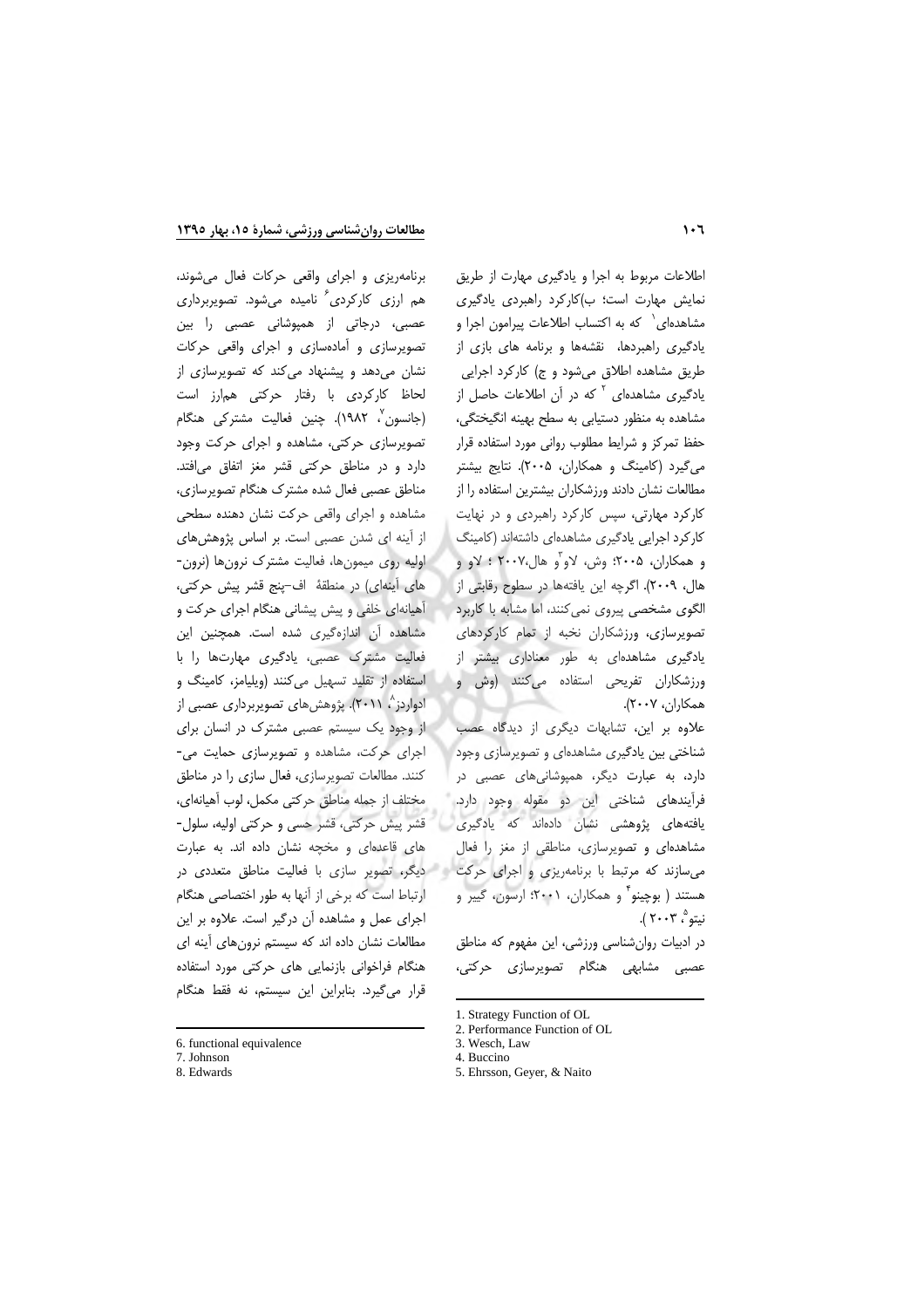مشاهدهای و توانایی تصویرسازی وجود دارد و هر یک از کارکردهای یادگیری مشاهدهای توسط هر یک از خرده مقیاسهای متناظر آن در پرسشنامه توانایی تصویرسازی ورزشی به طور معناداری پیش-بينى شدند.

ویلیامز و کامینگ (۲۰۱۱) در مطالعهای ارتباط بین کارکردهای تصویرسازی و توانایی تصویرسازی را مورد بررسی قرار دادند. یافتههای پژوهش نشان داد هر خرده مقیاس پرسش نامهٔ توانایی تصویرسازی ورزشی دارای بالاترین همبستگی با خرده مقیاس های متناظر خود در پرسشنامهٔ تصویرسازی ورزشی بود. محققان علاوه بر مطالعه تشابهات موجود بین یادگیری مشاهدهای و تصویرسازی، تعامل بین این دو مقوله را نیز مورد بررسی قرار داده اند. رایمل` و استی مری (۲۰۰۹) اثر یک برنامهٔ مداخله ای خودالگودهی را بر وضوح و توانایی تصویرسازی مورد مطالعه قرار دادند. در این برنامه مداخله ای، فرد به طور تکراری اجرای شیرجه خود را روی فیلم مشاهده می کرد. آنها پیشنهاد کردند که اگرچه خودالگودهی یک محرک خارجی است اما ویژگیهای زیادی از یک تصویر را مانند سرعت اجراى حركت و موقعيت اندام ها را نشان می دهد. هنگامی که فرد اجرای خود را مشاهده می کند، تصویر راهاندازی شده، بنابراین مشاهده می-تواند به عنوان یک ابزار برای افزایش توانایی تصویرسازی مورد استفاده قرار گیرد. یافته های وضوح تصویرسازی پس از مشاهده اجرای خود بدون هرگونه دستورالعمل تصويرسازي پيشرفت معناداري داشته است.

ویلیامز، کامینگ و ادواردز (۲۰۱۱) در مطالعه ای اثر حرکت واقعی و مشاهده همان حرکت را بر سهولت تصویرسازی حرکت را مورد مطالعه قرار دادند. آنها

از کارکرد اجرایی یادگیری مشاهدهای همراه است. دادند که ارتباط مثبتی بین کارکردهای یادگیری

مشاهده عمل بلکه هنگام تصویرسازی و در غیاب عمل أشكار فعال مىشود.

مطالعاتی نیز به منظور بررسی ارتباط بین تصویرسازی و یادگیری مشاهدهای انجام شده است. برای مثال، هال و همکاران (۲۰۰۹) پژوهشی را با هدف تعیین ارتباط بین کارکردهای یادگیری مشاهدهای و تصویرسازی انجام دادند. یافتههای این پژوهش نشان داد ارتباط مثبت و معناداری بین کارکردهای یادگیری مشاهدهای و تصویرسازی وجود دارد و ضرایب همبستگی در دامنهای بین ۰/۱۸ تا ۰/۵۳ در شرایط تمرین و ۰/۲۳ تا ۰/۵۱ در شرایط رقابت محاسبه شده است.

کامینگ و همکاران (۲۰۰۵) در یک پژوهش گسترده با عنوان پرسش نامهٔ کارکردهای یادگیری مشاهدهای به این نتیجه دست یافتند که ارتباط متوسط و معناداری بین خرده مقیاس های پرسشنامههای کارکردهای یادگیری مشاهدهای و تصویرسازی وجود دارد. ضرایب همبستگی در دامنه ای بین ۰/۲۹ تا ۵۴/۰ قرار داشت. یافته های تحلیل رگرسیون نشان داد توانایی تصویرسازی شناختی اختصاصی به طور مثبت و معناداری با کارکرد مهارتی یادگیری مشاهده-ای ارتباط دارد، همچنین کارکرد راهبردی یادگیری مشاهدهای به طور مثبتی با تصویرسازی شناختی عمومی و به طور منفی با تصویرسازی شناختی اختصاصی مرتبط است. علاوه بر این یافتههای تحلیل رگرسیون در خصوص کارکرد اجرایی یادگیری معشق بها نشان داد که رتبه شرکت کنندگان در مشاهدهای نشان داد که فقط کارکرد انگیزشی عمومی تبحر به عنوان شاخص پیش بین در کارکرد اجرایی یادگیری مشاهدهای شناخته شده است. این یافته به این معناست که افزایش در استفاده از تصویرسازی انگیزشی عمومی تبحر با استفاده بیشتر ویلیامز و کامینگ (۲۰۱۲) همچنین در پژوهشی نشان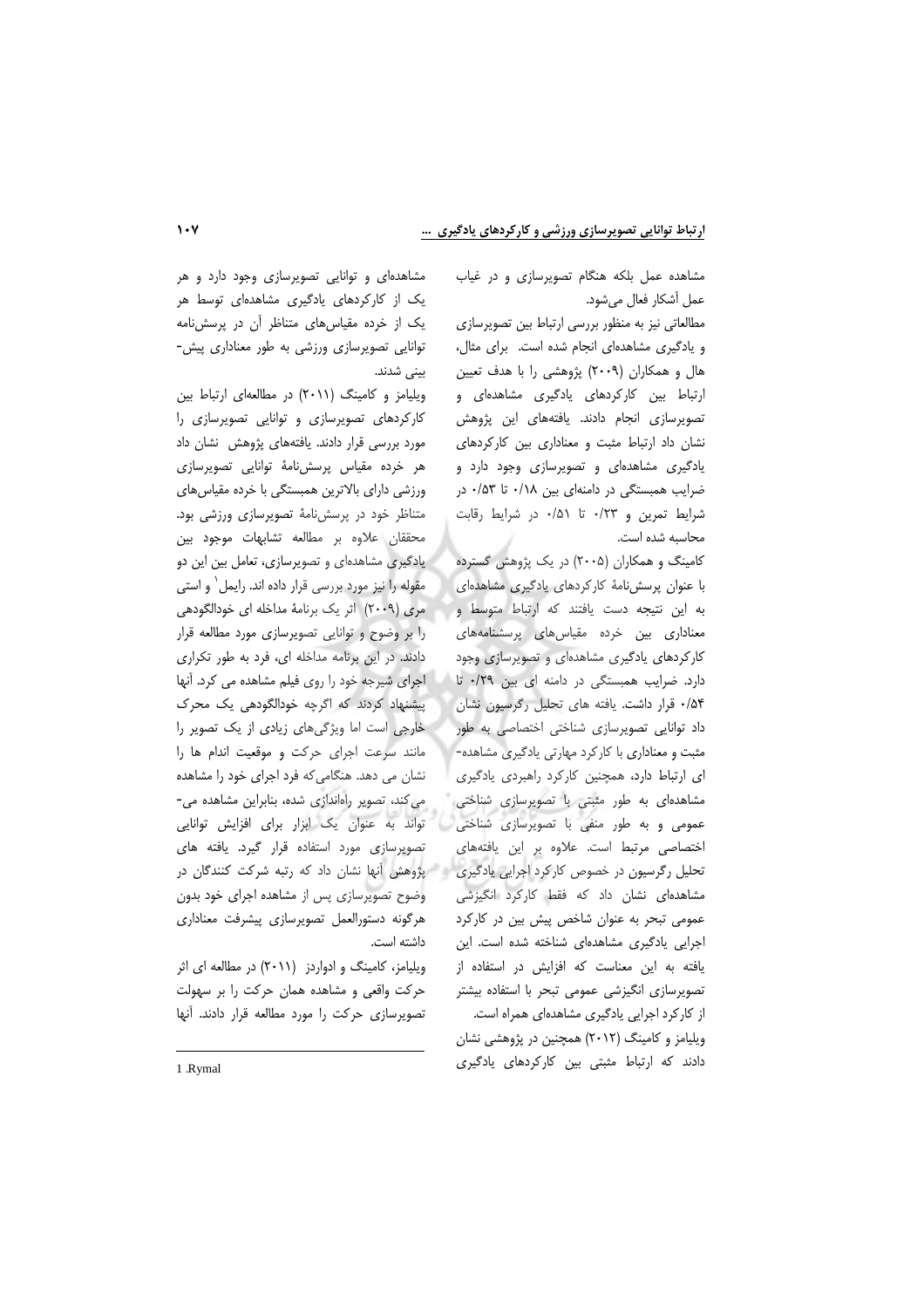دریافتند که مشاهده منجر به بهبود تصویرسازی می-شود. آنها همچنین اذعان داشتند که مشاهده درست مانند حرکت واقعی در ایجاد چنین تغییراتی موثر بوده است. بنابراین، یادگیری مشاهدهای می تواند به عنوان یک روش برای افزایش توانایی تصویرسازی مورد استفاده قرار گیرد.

لاورنس، کالو و رابرتز <sup>۱</sup> (۲۰۱۳) در پژوهش دیگری نقش واسطه ای تصویرسازی در اثربخشی یادگیری مشاهدهای مورد مطالعه قرار دادند. ۴۰ شرکت کننده پس از تکمیل پرسشنامهٔ وضوح تصویرسازی حرکتی-۲، در چهار گروه توانایی تصویرسازی بالا و یادگیری مشاهدهای، تصویرسازی پایین و یادگیری مشاهدهای، تصویرسازی بالا -کنترل و تصویرسازی پایین- کنترل قرار گرفتند. یافته های پژوهش نشان داد عملکرد گروههای تجربی پس از شرکت در ۱۴ جلسهٔ تمرینی یادگیری مشاهدهای، به طور معناداری پیشرفت داشت هر چند این پیشرفت در گروه توانایی تصویرسازی بالا، بیشتر بود. علاوه بر این، وضوح تصویرسازی در مقایسه با پیش آزمون به طور معناداری بهبود یافت. این یافته ها نشان می دهند که ارتباط بین یادگیری مشاهدهای و اجرای موفق توسط توانایی تصویرسازی تعدیل می گردد.

با توجه به ارتباط دوسويه اى كه بين توانايى تصویرسازی و کارکردهای تصویرسازی وجود دارد و همچنین تعامل نزدیکی که بین تصویرسازی و یادگیری مشاهدهای وجود دارد، می توان نتیجه گرفت که احتمالاً توانایی تصویرسازی بهتر ممکن است منجر به استفاده بیشتر از یادگیری مشاهدهای گردد. در تایید این موضوع، ویلیامز و کامینگ (۲۰۱۱) دریافتند که سهولت تصویرسازی حرکتی می تواند به طور معناداری کارکردهای مهارتی، راهبردی و اجرایی را پیش بینی کند، از سوی دیگر، استفاده بیشتر از

یادگیری مشاهده ای، باعث ایجاد یک تصویر دقیقتر از رویداد ورزشی خواهد شد. با توجه به وجود کارکردهای شناختی و روانشناختی مشابه در تصویرسازی و یادگیری مشاهدهای، نتیجه گیری می-شود که تمرین و تقویت هر یک از این راهبردها، به اجرای موفقیت آمیز در مهارت و بهبود متغیرهای روان شناختی منجر می گردد. براساس موارد ذکر شده، هدف از اجرای پژوهش حاضر، تعیین ارتباط بین توانایی تصویرسازی ورزشی و کارکردهای یادگیری مشاهدهای است. همچنین این پژوهش به دنبال پاسخ به این سوال است که آیا خرده مقیاس های پرسش نامهٔ توانایی تصویرسازی ورزشی می توانند به طور معناداری کارکردهای یادگیری مشاهدهای را پیش بین*ی* کنند؟

# روش شناسی پژوهش

**شىركت كنندگان:** جامعهٔ اين پژوهش متشكل از ورزشكاران مرد شركت كننده در دوازدهمين المپياد فرهنگی - ورزشی در سال ۱۳۹۳ بود که در نهایت ۱۱۵ مرد با میانگین سنی ۳/۹۴±۲۲/۸۹ در پنج رشتهٔ انفرادي و پنج رشتهٔ تیمی به صورت داوطلبانه در این پژوهش شرکت کرده و پرسشنامههای توانایی تصویرسازی ورزشی و کارکردهای یادیگری مشاهده لى را قبل از آغاز رقابت تكميل نمودند. بر پايهٔ پیشنهاد بنتلر و چو<sup>۲</sup> (۱۹۸۷) در نظر گرفتن ۱۵ نمونه برای هر متغیر پیش بین در تحلیل رگرسیون چندگانه، یک قاعدهٔ سر انگشتی خوب به شمار می رود. با توجه به اینکه پنج متغیر پیش بین در این پژوهش وجود دارد، انتخاب ۷۵ نفر منطقی و معقول به نظر می رسد، اما هر چه تعداد آزمودنیها بیشتر باشد، برآورد یارامترهای جامعه دقیق تر صورت خواهد گرفت. رشتههای انفرادی (۴۳ درصد) شامل رشتههای کشتی (۲۵ نفر)، تکواندو (شش نفر)، شنا (۱۳ نفر)، دو و

<sup>1 .</sup>Lawrence, G., Callow, N., & Roberts

<sup>2</sup> Bentler & Chou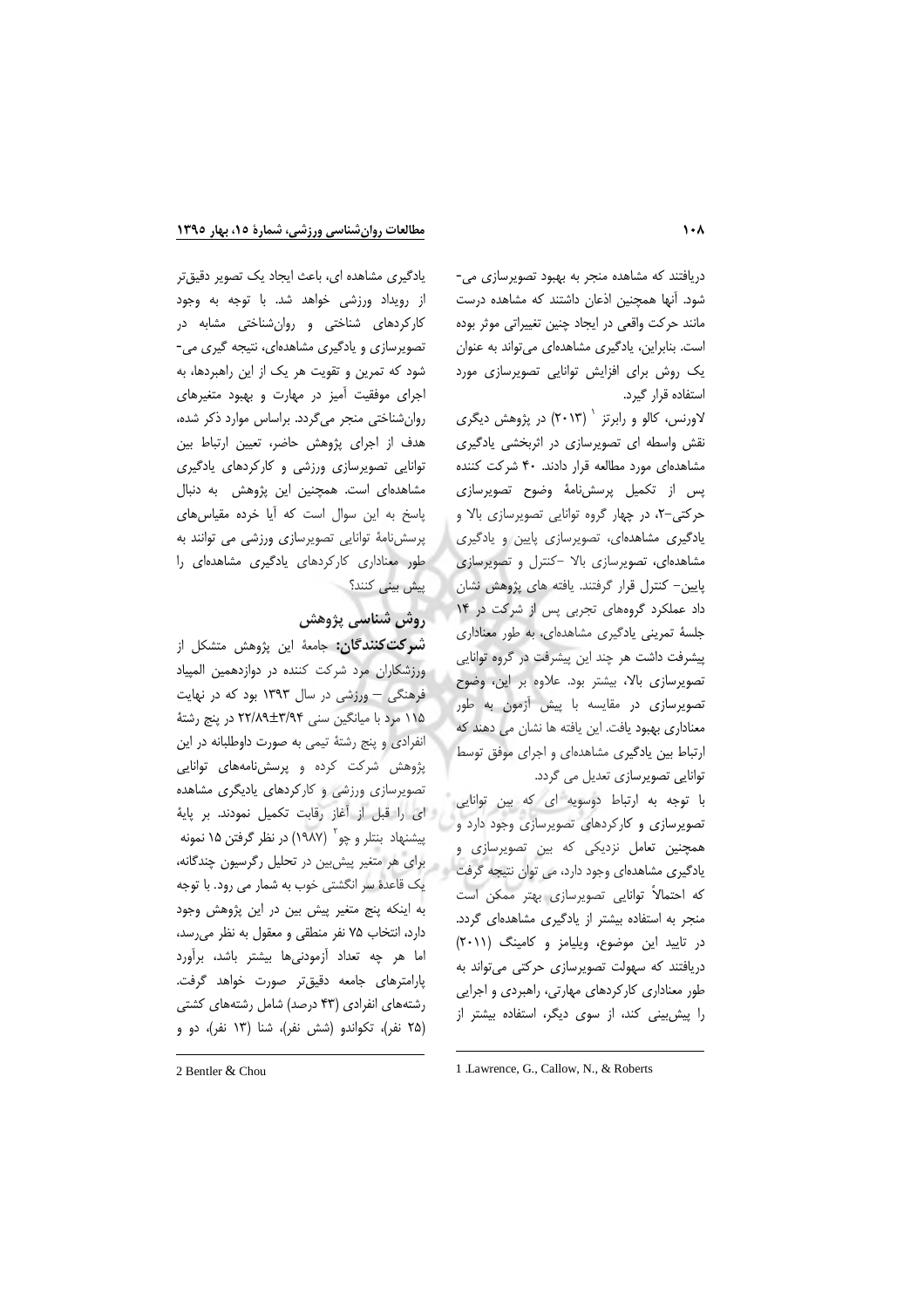میدانی (شش نفر) و تنیس روی میز (یک نفر) و رشتههای تیمی (۵۷ درصد) شامل رشته های فوتبال (۳۲ نفر)، فوتسال (۱۲ نفر)، بسكتبال (۱۰ نفر)، واليبال (چهار نفر) و هندبال (پنج نفر) بودند.

# ابزارهای مورد استفاده در پژوهش

پرسشینامهٔ توانایی تصویرسازی ورزشی. پرسشنامهٔ توانایی تصویرسازی ورزشی ویلیامز و کامینگ (۲۰۱۱) توانایی ورزشکاران در تصویرسازی موقعیتهای گوناگون اندازهگیری میکند. این پرسش نامه دارای ۱۵ گویه است که بر اساس مقیاس هفت گانه ليكرت (١= خيلي سخت تا ٧= خيلي آسان) رتبهبندی میشود. تصویرسازی مهارت در قالب سه گویهٔ ۳، ۸ و ۱۲؛ تصویرسازی راهبرد در قالب سه گویهٔ ۱، ۶ ۱۳؛ تصویرسازی عواطف و هیجان در قالب سه گویه ۴، ۷، ۱۱؛ تصویرسازی هدف با گویه-های ۹، ۵، ۱۴ و تصویرسازی تبحر در قالب گویههای ٢، ١٠و ١۵ تدوين شده است. نمرة هر گويه حداقل یک و حداکثر هفت است. به منظور بررسی همسانی درونی گویهها با یکدیگر و با کل پرسش نامه از ضریب همسانی درونی آلفای کرونباخ استفاده شد. ضریب آلفای کل محاسبه شده برای ١۵٠ ورزشکار برابر با ۰/۹۰۲ است. ضریب آلفا برای خرده آزمون تصویرسازی مهارت برابر با ۰/۹۲۹، تصویرسازی راهبرد، ۰/۹۳۰ و تصویرسازی عواطف و هیجان، ۰/۹۳۰، تصویرسازی تبحر، ۰/۹۳۰ و تصویرسازی هدف، ٩٢٩/٠ بود. تحليل عاملي تأييدي از نسخة فارسی پرسش نامهٔ توانایی تصویرسازی ورزشی با ۳ عامل و ١٥ گويه حمايت مي كند (حاتمي، حاتمي شاەمير و طهماسبى، ۲۰۱۵).

يادگيري یرسش نامهٔ کار کردهای **مشاهدهای.** فراوانی استفاده ورزشکاران از سه کارکرد مهارتی، راهبردی و اجرایی یادگیری مشاهده ای در موقعیت های ورزشی را اندازه گیری می کند.

این پرسش نامه شامل ١٧ سوال است كه بر اساس مقياس هفت گانه ليكرت (١= به ندرت تا ٧= اغلب) رتبه بندی می شود. کارکرد مهارتی یادگیری مشاهده-ای در قالب ۶ سوال گویه (گویههای ۲، ۳، ۶، ۱۰ / و ۱۵)، کارکرد راهبردی یادگیری مشاهدهای ، در قالب ۵ گویه (گویههای ۰، ۴، ۵، ۹ و ۱۶) و کارکرد اجرایی یادگیری مشاهدهای در قالب ۶ گویه (گویه-های ۸، ۱۱، ۱۲، ۱۳، ۱۴و ۱۷) سنجیده می شود. ضریب همسانی درونی کل پرسش نامه برای نمونهٔ حاضر برابر با ۸۴۳/۰ و برای خرده مقیاس های مهارتی، راهبردی و اجرایی یادگیری مشاهدهای به ترتيب برابر با ١٨۴٣، ٧١٨، ٧١٧٠ و ٧١٢٠، به دست آمد. تحلیل عاملی تأییدی از نسخهٔ فارسی پرسشنامهٔ کارکردهای یادگیری مشاهدهای با ۳ عامل و ۱۵ گویه حمایت میکند (طهماسبی، حاتمی شاهمیر، و حاتمي، ٢٠١٣).

# روش های پردازش داده ها

در این پژوهش از شاخص های مرکزی و پراکندگی برای توصیف آماری دادهها استفاده شد. در تحلیل استنباطی دادهها، پس از بررسی طبیعی بودن توزیع دادهها، از آزمون تحلیل واریانس در اندازه های تکراری برای تعیین تفاوتهای موجود بین خرده مقیاس های متغیرهای پژوهش استفاده شد. علاوه بر این، آزمون همبستگی پیرسون به منظور تعیین ارتباط بین خرده مقیاسهای توانایی تصویرسازی و کارکردهای یادگیری مشاهدهای مورد استفاده قرار گرفت و همچنین به منظور پیش بینی متغیر های ملاک (خرده مقیاسهای پرسشنامهٔ کارکردهای یادگیری مشاهدهای) با استفاده از متغیرهای پیش بین (خرده مقیاس های پرسش نامهٔ توانایی تصویرسازی ورزشی) از روش آماری رگرسیون خطی چندگانهٔ سلسله مراتبی با روش گام به گام استفاده شد.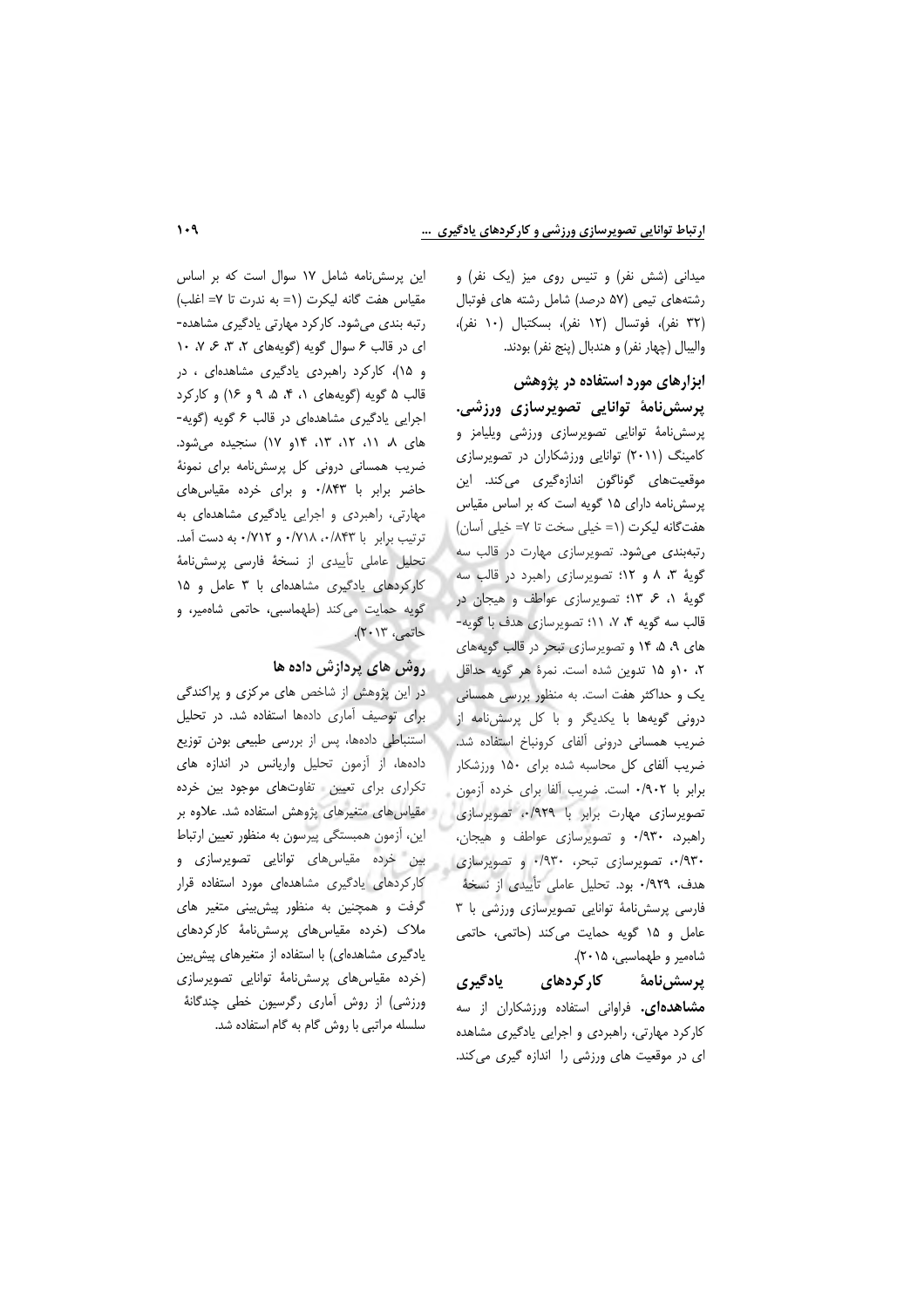يافته هاي پژوهش

أماره های توصیفی شامل میانگین و انحراف معیار

مربوط به مربوط به خرده مقیاس های کارکردهای

یادگیری مشاهده ای و توانایی تصویرسازی ورزشی محاسبه شد که خلاصهٔ آن در جدول ۱ ارائه شده است.

| ت 15<br><u>.</u>    | ,, , <u>, ,</u>      | "∽               |
|---------------------|----------------------|------------------|
| انحراف معيار        | مبانگين              | خرده مقياس       |
| 1/TT                | $\frac{1}{\sqrt{2}}$ | تصويرسازي مهارت  |
| ۱/۱۷                | ۴/۵۷                 | تصويرسازي راهبرد |
| $\sqrt{\Upsilon V}$ | ۵                    | تصويرسازى هدف    |
| ۱/۱۶                | ۴/۸۳                 | تصويرسازى عواطف  |
| 1/11                | ۴/۷۱                 | تصويرسازى تبحر   |
| ۱/۱۹                | $\Delta/\cdot 7$     | کار کرد مهارتی   |
| 1/T                 | ۴/۸۴                 | كاركرد راهبردى   |
| .44                 | ۴۱۶۳                 | کار کرد اجرایی   |

جدول ۱. میانگین و انحراف معیار مربوط به متغیرهای پژوهش

کارکردهای یادگیری مشاهدهای و خرده مقیاس های نتایج آزمون تحلیل واریانس در اندازه های تکراری به توانایی تصویرسازی در جدول ۲ ارائه شده است. منظور بررسـي تفــاوت هــاي موجــود بــين اســتفاده از

| سطح معناداري       | أما, ةَ اف     | درجه آزادی | ميانگين مجذورات | مجموع<br>مجذورات | شاخص<br>عاما .                                 |
|--------------------|----------------|------------|-----------------|------------------|------------------------------------------------|
| $\cdot/\cdot\cdot$ | $\Delta$ /۴۹ * | ۳۱۶۱       | $\frac{1}{2}$   | 11.6             | توانايي تصويرسازي                              |
| $\cdot/\cdot\cdot$ | * ۱۱/۸         | ۱/۷۵       | $\Delta$ /۶۴    | 9/97             | کار کردهای یادگیری مشاهدهای                    |
|                    |                |            |                 |                  | درسطح $P<\cdot/\cdot$ معنادار است. $\mathbb P$ |

جدول۲. یافته های حاصل از اَزمون تحلیل واریانس در اندازه های تکراری در مورد متغیرهای پژوهش

یافته های جدول فوق نشان می دهد که تفاوت و آسانتر از تصویرسازی مهارت مورد استفاده قرار داده معناداری بین استفاده ورزشکاران از کارکردهای یادگیری مشاهدهای و خرده مقیاس های توانایی تصویرسازی وجود دارد. یافته های حاصل از آزمون تعقیبی بونفرونی در مورد توانایی تصویرسازی و کارکردهای یادگیری مشاهدهای نشان دادند که ورزشکاران تصویرسازی هدف را به طور معناداری

 $-4$ 

اند در حالیکه تفاوت معناداری بین سایر خرده مقیاسها مشاهده نشد. همچنین ورزشکاران کارکرد مهارتی و راهبردی را به طور معناداری بیشتر از کار کرد اجرایی استفاده کرده اند.

یافتههای حاصل از آزمون همبستگی دومتغیره پیرسون در جدول ۳ خلاصه شدهاند.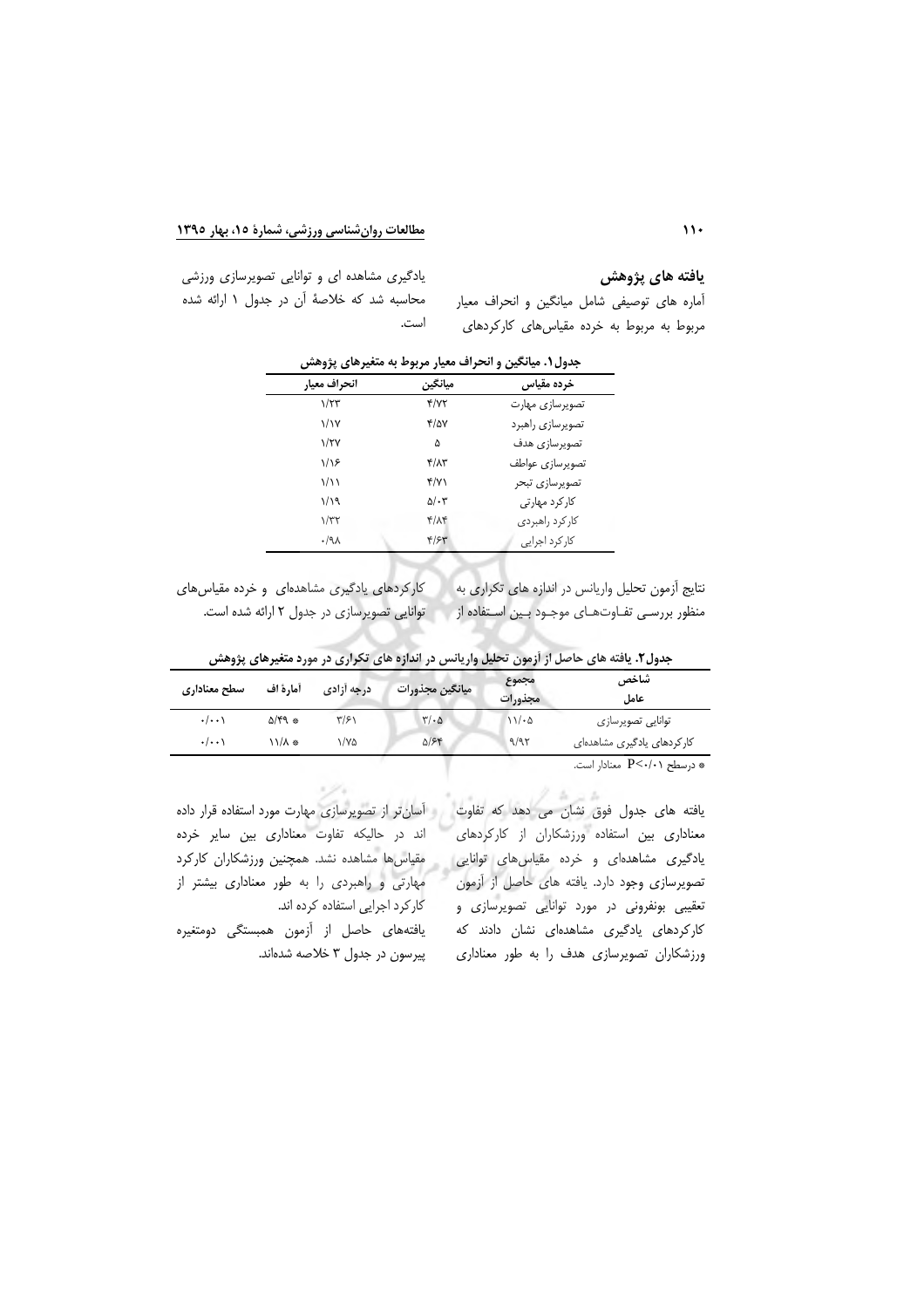ارتباط توانایی تصویرسازی ورزشی و کارکردهای یادگیری …

| کارکرد اجرایی            | كاركرد راهبردى       | کارکرد مهارتی    | خرده مقياس       |
|--------------------------|----------------------|------------------|------------------|
| $\cdot$ /۴ $*$           | $\cdot$ /٣٣ $^\circ$ | $\cdot$ /۵۳ $*$  | تصويرسازي مهارت  |
| $\cdot$ /٣۵ $^*$         | $\cdot/\mathbf{y}$   | $\cdot/\Delta^*$ | تصويرسازي راهبرد |
| $\cdot$ /۴۱ <sup>*</sup> | $\cdot$ /٣٣ $*$      | $\cdot/\Delta$ * | تصويرسازي هدف    |
| $\cdot/\tau\gamma^*$     | $\cdot$ /۲۷ $^*$     | $\cdot/\Delta$ * | تصويرسازي عواطف  |
| $\cdot$ /۴ $*$           | $\cdot$ /٣٧ $^*$     | $\cdot/\Delta$ * | تصويرسازي تبحر   |

جدول۳. یافته های حاصل از آزمون ضریب همبستگی پیرسون

\* درسطح P< ۰/۰۱ معنادار است.

مهارتی یادگیری مشاهدهای، دو الگوی معنادار را شناسایی کرد. در گام اول، تصویرسازی مهارت به عنوان بهترین پیش بین و در گام دوم، تصویرسازی هدف به همراه تصویرسازی مهارت در مدل قرار گرفتند. یافتههای حاصل از تحلیل واریانس یک عاملی نشان داد که یک ارتباط خطی بین کارکرد مهارتی یادگیری مشاهدهای و خرده مقیاسهای توانایی تصویرسازی در هر دو گام وجود دارد

همانطورکه در جدول ۳ مشاهده می شود همبستگی بین خرده مقیاس های توانایی تصویرسازی و كاركردهاى يادكيرى مشاهدهاى معنادار است. به عبارت دیگر، ضرایب همبستگی بین خرده مقیاس ها، مثبت و در حد متوسط و در دامنه ای بین ۰/۲۷ تا ۰/۵۳ قرار داشتند (P<۰/۰۱). این ضرایب نشان می دهند ورزشکارانی که رویدادهای ورزشی را با سهولت بیشتری تصویرسازی میکنند، به طور معناداری از کارکردهای یادگیری مشاهدهای بیشتر (P=٠/٠٠١). استفاده می کنند. یافته های حاصل از رگرسیون خطی چندگانهٔ سلسله مراتبی با الگوی قدم به قدم در پیش بینی کارکرد

جدول ٤. یافتههای حاصل از رگرسیون خطی چندگانه در پیش بینی کارکرد مهارتی یادگیری مشاهدهای

| سطح معنادارى              | أمارة تي                         | بتا               | ضريب تعيين تعديل شده | متغير پيش بين           | متغیر ملاک     |
|---------------------------|----------------------------------|-------------------|----------------------|-------------------------|----------------|
|                           |                                  |                   | $\cdot$ /۲ $\Lambda$ | گام اول:                |                |
| $\cdot/\cdot\cdot$        | 5/8                              | $-104$            |                      | تصويرسازى مهارت         |                |
|                           |                                  |                   | $-777$               | گام دوم:                | کار کرد مهارتی |
| $\cdot/\cdot\cdot$        | $\Upsilon/\Upsilon V^{\ast\ast}$ | $\cdot$ /۳ $\vee$ |                      | تصویرساز <i>ی</i> مهارت |                |
| $\cdot/\cdot\cdot \Delta$ | Y / A9                           | .79               |                      | تصويرسازى هدف           |                |

\*\* درسطح P<٠/٠١ معنادار است.

همان طور که در جدول ۴ مشاهده می شود، در گام اول، مقدار ضريب تعيين تعديل شده برابر با ٢٨/٠ محاسبه شده است که نشان می دهد ۲۸ درصد از

تغییرات در متغیر کارکرد مهارتی یادگیری مشاهدهای با تغییرات در تصویرسازی مهارت در ارتباط است. در این الگو، ضریب بتا برای متغیر تصویرسازی مهارت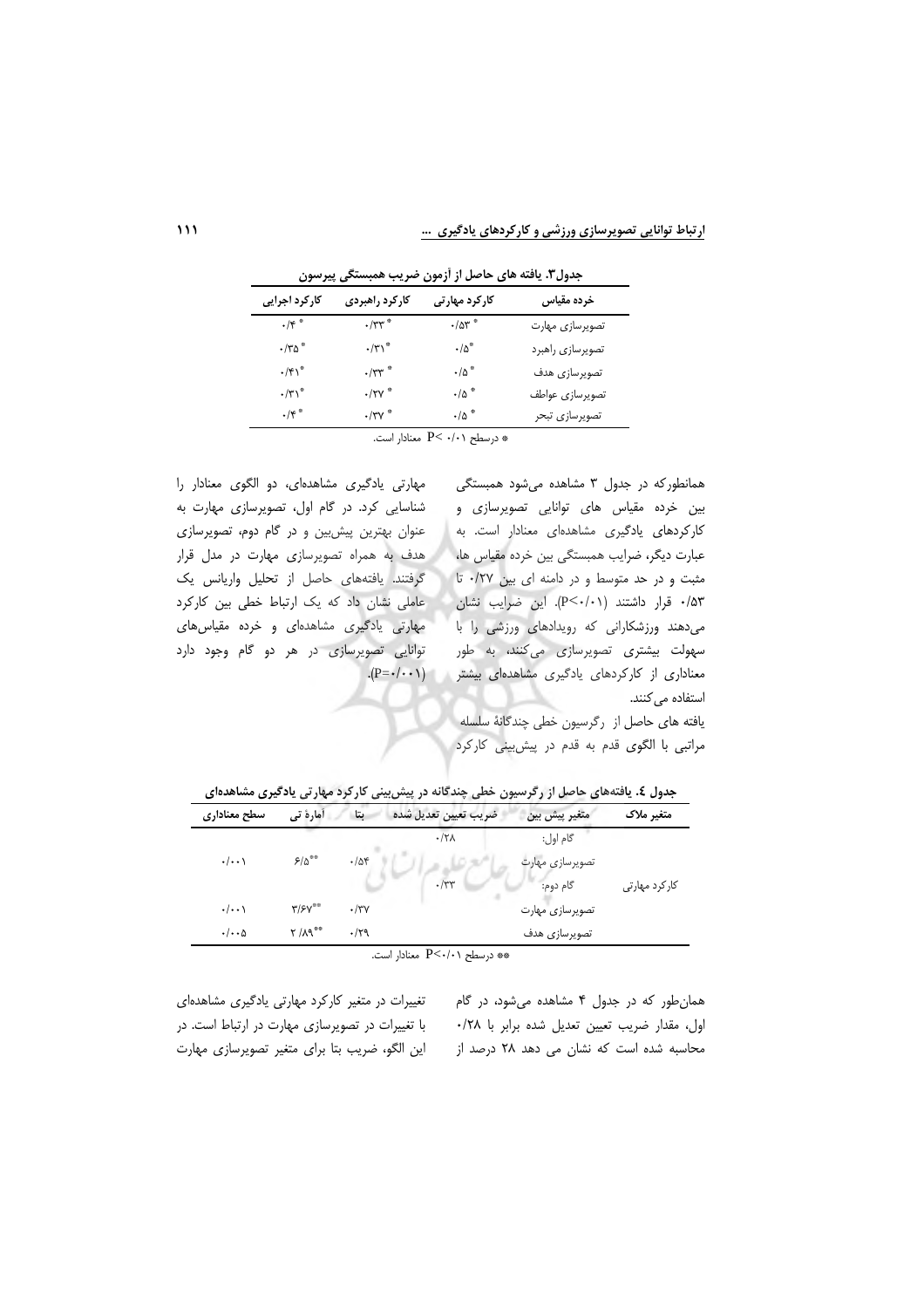#### مطالعات روان شناسی ورزشی، شمارهٔ ۱۵، بهار ۱۳۹۰

برابر با ۵۴/۰ به دست آمد که نشان می دهد نسبت تغییرات متغیر کارکرد مهارتی یادگیری مشاهدهای به متغیر تصویرسازی مهارت برابر با ۰/۵۴ میباشد. در گام دوم، مقدار ضریب تعیین تعدیل شده برابر با ۰/٣٣ محاسبه شده است که نشان می دهد ۳۳ درصد از تغییرات در متغیر کارکرد مهارتی یادگیری مشاهدهای با تغییرات در تصویرسازی مهارت و هدف درارتباط است. در الگوی دوم، ضریب بتا برای متغیر تصویرسازی مهارت و هدف به ترتیب برابر با ۰/۳۷ و ٢٩/٠ محاسبه شد كه نشان مى دهد نسبت تغييرات متغیر کارکرد مهارتی به متغیرهای تصویرسازی

مهارت و هدف برابر با ۰/٣٧ و ٠/٢٩ مى باشد. یافتههای حاصل از رگرسیون خطی چندگانهٔ سلسله مراتبی با الگوی قدم به قدم در پیش بینی کارکرد راهبردی یادگیری مشاهدهای، یک الگوی معنادار را شناسایی کرد. در این مدل، فقط متغیر تصویرسازی راهبرد وارد معادلة رگرسيون شد و ساير متغيرها به عنوان عامل پیش بین برای کارکرد راهبردی شناخته نشدند. یافتههای حاصل از تحلیل واریانس یک عاملی نشان داد که ارتباط خطی بین کارکرد راهبردی یادگیری مشاهدهای و خرده مقیاس های توانایی تصویرسازی وجود دارد (۰۰۱- /۰).

جدول ۵. یافته های حاصل از رگرسیون خطی چندگانه در پیش بینی کارکرد راهبردی یادگیری مشاهدهای

| سطح معنادارى        | آما, ۂ تے                 | ىتا | متغير پيش بين مصريب تعيين تعديل شده |                     | متغیر ملاک          |
|---------------------|---------------------------|-----|-------------------------------------|---------------------|---------------------|
| $\cdot$ / $\cdot$ \ | $F / V^{\otimes \otimes}$ |     | $\cdot/\gamma$                      | تصويرسازى<br>راهبرد | کا, کہ د<br>راهبردى |

\*\* درسطح P<٠/٠١ معنادار است.

همانطورکه در جدول ۵ ملاحظه میشود، مقدار ضریب تعیین تعدیل شده برابر با ۰/۱۳ محاسبه شده است که نشان می دهد ۱۳ درصد از تغییرات در متغیر کارکرد راهبردی یادگیری مشاهدهای با تغییرات در تصویرسازی راهبرد در ارتباط است. در این الگو، ضریب بتا برای متغیر تصویرسازی راهبرد برابر با ٣٧/٠ به دست آمد كه نشان مى دهد نسبت تغييرات متغیر کارکرد راهبردی یادگیری مشاهدهای به متغیر تصویرسازی راهبرد برابر با ۰/٣٧ میباشد. است  $(P = \cdot / \cdot \cdot )$ يافته هاى حاصل از رگرسيون خطى چندگانهٔ سلسله

مراتبی به روش گام به گام در پیش بینی کارکرد اجرایی یادگیری مشاهدهای، دو الگوی معنادار را شناسایی کرد. در گام اول، تصویرسازی هدف به عنوان بهترین پیش بین و در گام دوم، تصویرسازی هدف به همراه تصویرسازی تبحر در مدل قرار گرفتند. یافتههای به دست آمده حاکی از یک ارتباط خطی بین کارکرد اجرایی یادگیری مشاهدهای و خرده مقیاس های توانایی تصویرسازی در هر دو گام بود

| جدول ٦. یافته های حاصل از رگرسیون خطی چندگانه در پیش بینی کارکرد اجرایی یادگیری مشاهدهای |  |  |  |  |  |  |  |  |  |
|------------------------------------------------------------------------------------------|--|--|--|--|--|--|--|--|--|
|------------------------------------------------------------------------------------------|--|--|--|--|--|--|--|--|--|

| سطح معناداري            | آماره تی                    | ىتا     | ضريب تعيين تعديل شده | متغير پيش بين  | متغیر ملاک    |
|-------------------------|-----------------------------|---------|----------------------|----------------|---------------|
|                         |                             |         | $\cdot/\lambda$      | گام اول:       |               |
| $\cdot/\cdot\cdot$      | $f/\Lambda r$ <sup>**</sup> | $.$ /۴۳ |                      | تصويرسازى هدف  |               |
|                         |                             |         | $\cdot/\tau$         | گام دوم:       | کارکرد اجرایی |
| . /9                    | Y/50                        | .79     |                      | تصويرسازى هدف  |               |
| $\cdot/\cdot\mathsf{r}$ | $\mathsf{r}/\mathsf{N}^*$   | .74     |                      | تصويرسازى تبحر |               |
|                         |                             | $\sim$  | $\sim$               |                |               |

\* درسطح P< ٠/٠۵ معنادار است. \* تورسطح P< ٠/٠١ معنادار است.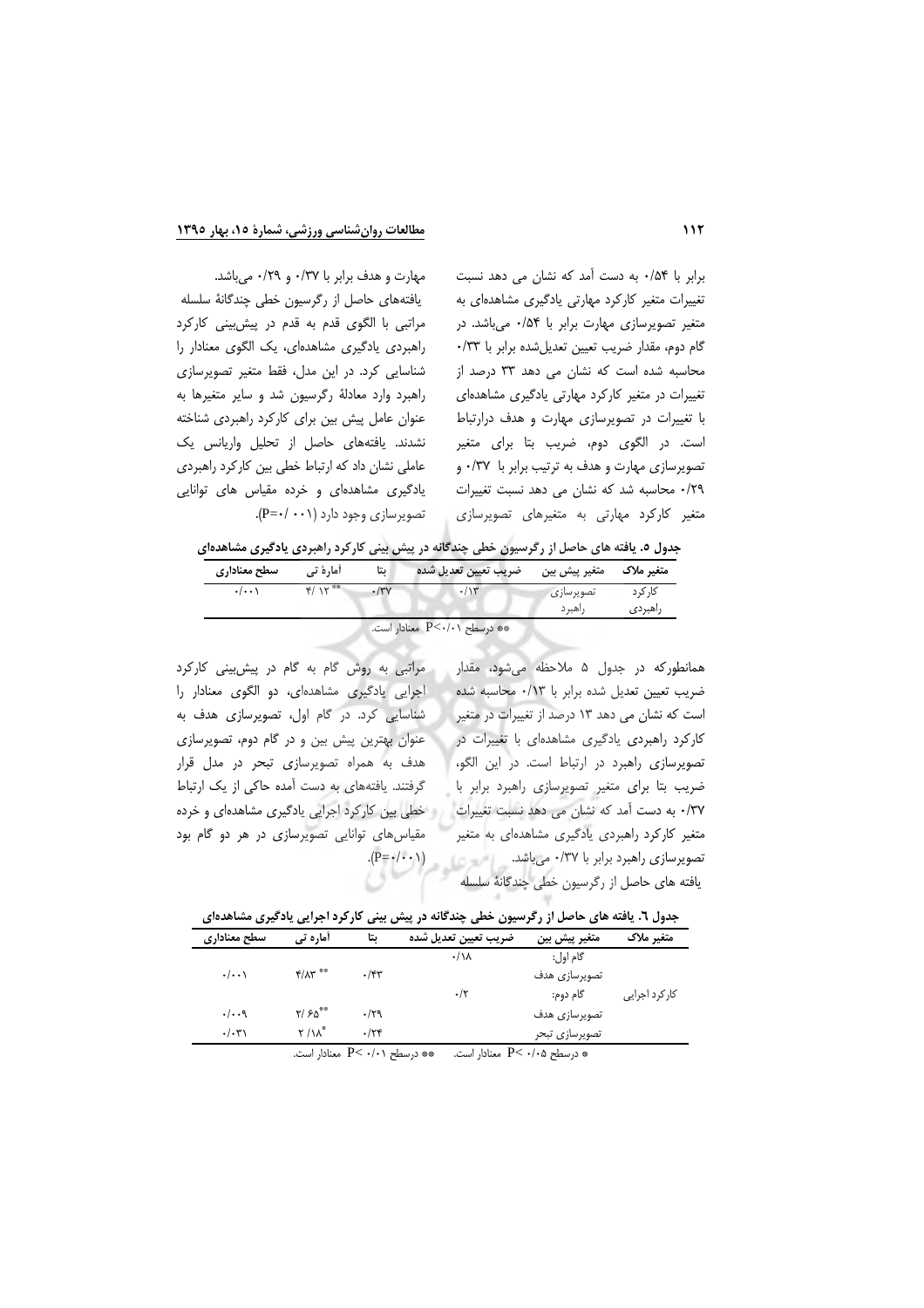طبق جدول ع، در گام اول، مقدار ضريب تعيين تعديل شده برابر با ۰/۱۸ محاسبه شده است که نشان می دهد ١٨ درصد از تغييرات در متغير كاركرد اجرايي یادگیری مشاهدهای با تغییرات در تصویرسازی هدف در ارتباط است. در این الگو، ضریب بتا برای متغیر تصویرسازی هدف برابر با ۰/۴۳ به دست آمد که نشان می دهد نسبت تغییرات متغیر کارکرد اجرایی یادگیری مشاهدهای به متغیر تصویرسازی هدف برابر با ۴۳/۰ میباشد. در گام دوم، مقدار ضریب تعیین تعدیل شده برابر با ۰/۲ محاسبه شده است که نشان می دهد ۲۰ درصد از تغییرات در متغیر کارکرد اجرایی یادگیری مشاهدهای با تغییرات در تصویرسازی هدف و تبحر درارتباط است. در الگوی دوم، ضریب بتا برای متغیر تصویرسازی هدف و تبحر به ترتیب برابر با ۰/۲۹ و ۰/۲۴ محاسبه شد که نشان می دهد نسبت تغییرات متغیر کارکرد اجرایی یادگیری مشاهدهای به متغیرهای تصویرسازی هدف و تبحر برابر با ۰/٢٩ و ۰/۲۴ میباشد.

### بحث و نتیجه گیری

هدف از اجرای پژوهش حاضر، تعیین ارتباط توانایی تصویرسازی ورزشی و کارکردهای یادگیری مشاهده-ای و همچنین تعیین عوامل پیش بین کارکردهای یادگیری مشاهدهای توسط خرده مقیاس های پرسشنامهٔ توانایی تصویرسازی ورزشی بود. یافته های حاصل نشان دادند که ارتباط معناداری بین خرده مقیاس های پرسش نامهٔ توانایی تصویرسازی ورزشی و پرسشنامهٔ کارکردهای یادگیری مشاهدهای وجود دارد. این یافته ها با نتایج پژوهش های (کامینگ و همکاران، ۲۰۰۵). ویلیامز و کامینگ (۲۰۱۲) و هال و همکاران (٢٠٠٩) همخوانی دارد. تنها در پژوهش ویلیامز و کامینگ (۲۰۱۲) از پرسشنامهٔ توانایی تصویرسازی ورزشی برای اندازه گیری توانایی تصویرسازی استفاده شده است، در حالی که در

مطالعات (کامینگ و همکاران، ۲۰۰۵) و هال و همکاران (۲۰۰۹) از پرسشiامهٔ تصویرسازی ورزشی برای اندازهگیری کارکردهای تصویرسازی استفاده شده است. با توجه به این که پرسشنامهٔ توانایی تصویرسازی ورزشی با توجه به خرده مقیاس های پرسشنامهٔ تصویرسازی ورزشی هال و همکاران (٢٠٠٩) طراحی شده است، می توان خرده مقیاس-های آنها را متناظر در نظر گرفت. وجود یک سیستم عصبی مشترک در انسان برای اجرای حرکت، مشاهده و تصویرسازی حرکتی و همچنین اثر تعاملی که بین دو مقوله تصویرسازی و یادگیری مشاهدهای وجود دارد (همارزی کارکردی)، می تواند ارتباط معنادار بین خردہ مقیاسِهای پرسشiامهٔ توانایی تصویرسازی ورزشی و پرسشiامهٔ کارکردهای یادگیری مشاهدهای را توجیه کند.

همچنین این فرضیه که خرده مقیاس های پرسش نامهٔ توانایی تصویرسازی ورزشی میتوانند خرده مقیاس-های پرسش نامهٔ کارکردهای یادگیری مشاهدهای را پیش بینی کنند، مورد تائید قرار گرفت. یافتههای حاصل از تحلیل رگرسیون نشان دادند که سهولت تصویرسازی مهارت و هدف به طور مثبتی و معناداری کارکرد مهارتی یادگیری مشاهدهای و سهولت تصویرسازی راهبردی، کارکرد راهبردی یادگیری مشاهدهای را پیش بینی می کند و در نهایت کارکرد اجرایی یادگیری مشاهدهای به طور مثبت و معناداری و توسط توانایی تصویرساز*ی* هدف و تبحر پیش بینی می شود. یافتههای فوق با یافته های حاصل از پژوهش کامینگ و همکاران (۲۰۰۵) همخوانی دارد. در پژوهش آنها، کارکرد مهارتی یادگیری مشاهدهای توسط کارکرد تصویرسازی شناختی اختصاصی پیش-بینی شد و کارکرد راهبردی یادگیری مشاهدهای با تصویرسازی شناختی عمومی و همچنین کارکرد اجرایی یادگیری مشاهدهای با کارکرد انگیزشی عمومی تبحر مرتبط بود. یافته های این پژوهش با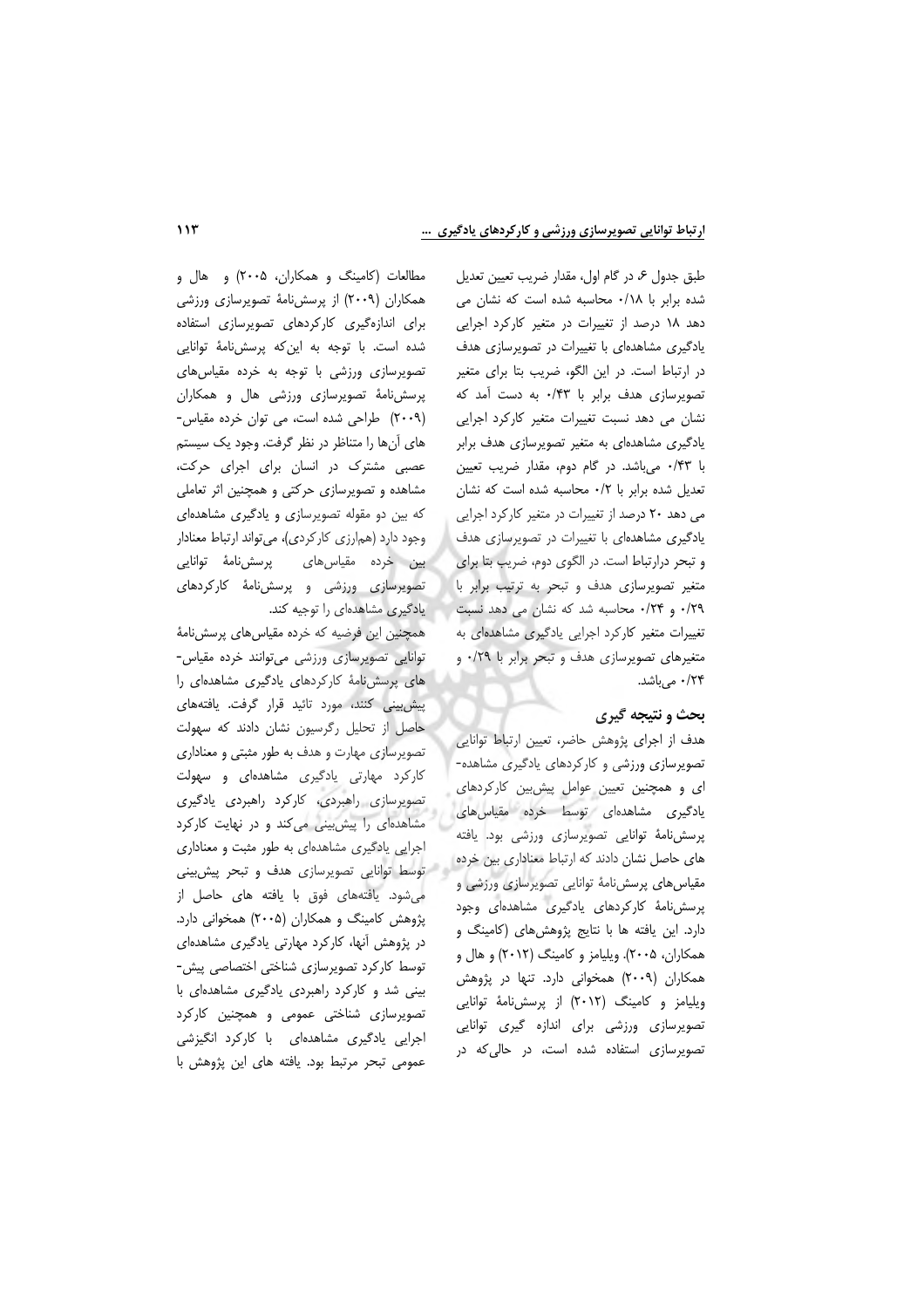یافته های حاصل از پژوهش ویلیامز و کامینگ (۲۰۱۲) در مورد پیش بینی کارکرد راهبردی یادگیری مشاهدهای توسط توانایی تصویرسازی راهبرد همخوانی دارد. علاوه بر این، در پژوهش آنها، توانایی تصویرسازی مهارت به عنوان یک عامل پیش بین در تمام کارکردهای یادگیری مشاهدهای شناسایی شد که با یافتههای این پژوهش همخوانی ندارد. در این پژوهش، تصویرسازی هدف در پیش بینی کارکردهای مهارتی و اجرایی یادگیری مشاهدهای نقش معناداری داشت که با یافتههای پژوهش ویلیامز و کامینگ (۲۰۱۲) همخوانی ندارد.

در مورد پیش بینی کارکرد مهارتی یادگیری مشاهده-ای با استفاده از توانایی تصویرسازی مهارت و هدف می توان گفت ورزشکارانی که می توانند مهارت را به بهترین شیوهٔ تصویرسازی کنند، احتمالاً در نهایت، دستیابی به هدف رقابت و کسب مدال را نیز به دنبال اجرای موفقیت آمیز از مهارتهای تشکیل دهنده بازی را نیز میتوانند با سهولت تصویرسازی کنند. از این رو، توانایی تصویرسازی مهارت و هدف با استفاده بیشتر از کارکرد مهارتی یادگیری مشاهدهای مرتبط است.

با توجه با اینکه کارکرد راهبردی یادگیری مشاهده-ای با استفاده از توانایی تصویرسازی راهبرد پیش بینی میشود می توان گفت هنگامی که ورزشکار، راهبردها، برنامهها و روتینهای بازی را در تمرین مشاهده می کند، می تواند تصویری را ایجاد کند که با ویژگیهای واقعی حرکت مانند سرعت اجرا، وضعیت مسلم میکنند. استفاده میکنند. بازیکنان تیم خود و تیم حریف همخوانی داشته باشد، از این رو، کیفیت تصویر بهبود می یابد. با توجه به وجود ارتباط دوسویهٔ تصویرسازی و یادگیری مشاهدهای و همچنین فعالسازی سیستم نرونهای آینه ای هنگام مشاهده و تصویرسازی حرکت و در نهایت، همگرایی هر دو خرده مقیاس بر یک مولفه واحد (يعني بُعد شناختي أن)، طبيعي به نظر مي رسد که ورزشکارانی که راهبردها، برنامهها و روتینهای

بازی را با سهولت بیشتری تصویرسازی میکنند، از کارکرد راهبردی یادگیری مشاهدهای نیز بیشتر استفاده می کنند.

در نهایت اینکه کارکرد اجرایی یادگیری مشاهدهای با توانایی تصویرسازی تبحر و هدف مرتبط است. همان طوری که گفته شد توانایی تصویرسازی هدف به سهولت ایجاد تصاویر مرتبط با دستیابی با هدف و توانایی تصویرسازی تبحر به سهولت ایجاد تصاویر با مثبت ماندن فرد در شرایط دشوار با اعتمادبهنفس بالا مرتبط است. در چنین شرایطی، ورزشکار حداکثر تلاش خود را برای از بین بردن موانع ایجاد شده انجام می دهد. از سوی دیگر، در کارکرد اجرایی یادگیری مشاهدهای ورزشکار از اطلاعات حاصل از مشاهده به منظور دستیابی به سطح بهینهای از انگیختگی، حفظ تمرکز و شرایط مطلوب روانی خود استفاده می کند، با توجه به اینکه محتوای این خرده مقیاسها در پرسشنامههای توانایی تصویر سازی و کارکردهای یادگیری مشاهدهای مشابه هستند و بر مولفههای روانشناختی مشابهی تأکید دارند، می توان این چنین نتیجهگیری کرد که ورزشکارانی که می-توانند خود را به آسانی پس از برخورد با موانع، مثبت تصویرسازی کرده و در نهایت می توانند به دنبال آن، دستیابی به هدف (برای مثال، بردن مدال در یک رقابت) را با سهولت بیشتری تصویرسازی کنند، احتمالاً از کارکرد اجرایی یادگیری مشاهدهای به طور

با توجه به اینکه پرسشنامهٔ توانایی تصویرسازی ورزشی می تواند کارکردهای یادگیری مشاهدهای را به طور معناداری پیش بینی کند، می توان گفت که ورزشکاران با توانایی تصویرسازی بیشتر، از کارکردهای یادگیری مشاهدهای بیشتر استفاده می-کنند، این موضوع به این دلیل است که این ورزشکاران، بیشتر از راهبردهای بینایی دیگر مانند یادگیری مشاهدهای استفاده می کنند. در نهایت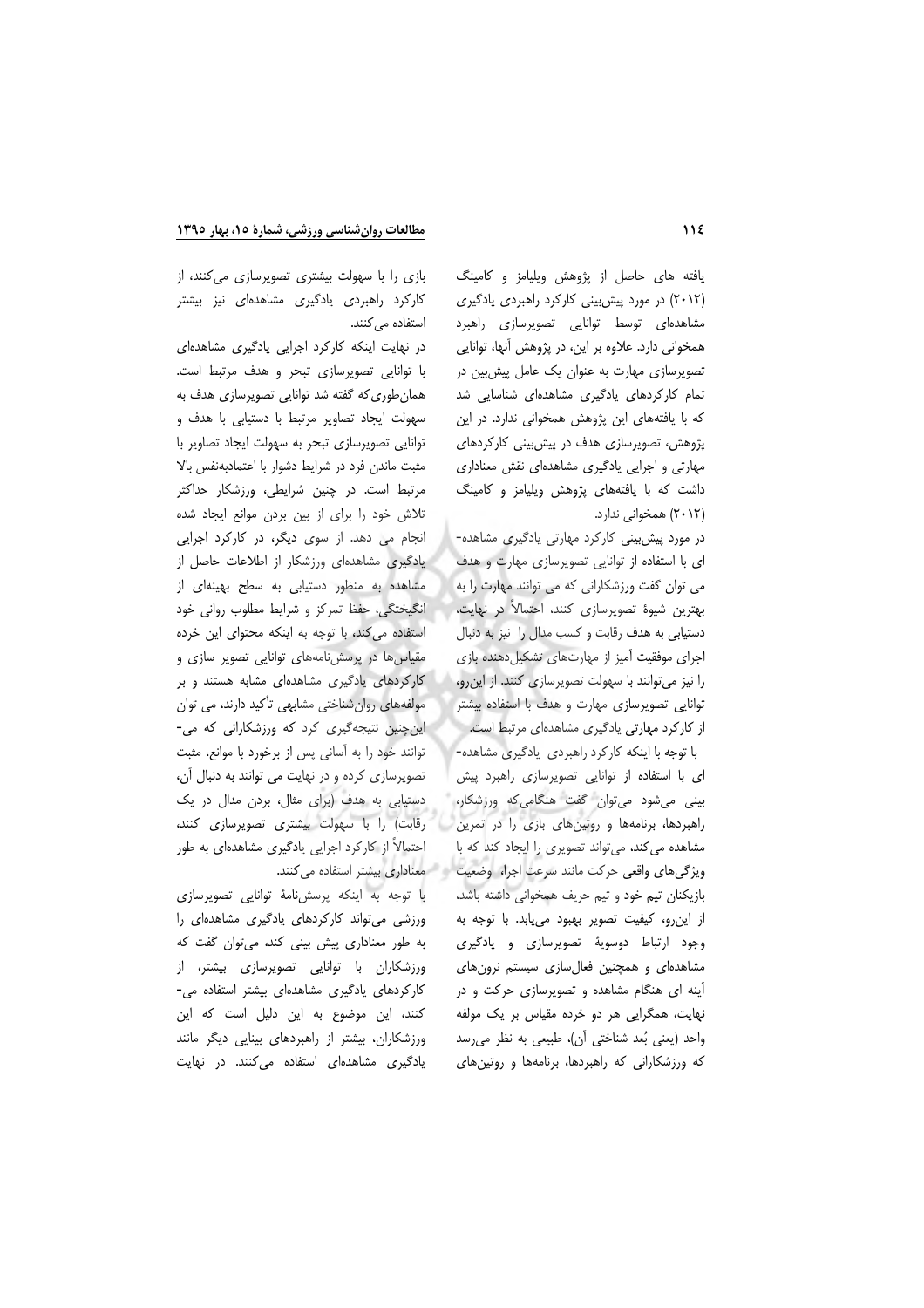$160-172$ .

- 7. Cumming, J., & Ramsey, R.1. (2008). Imagery interventions  $in$ sport. Advances in Applied Sport Psychology,  $5<sub>1</sub>$
- 8. Ehrsson, H. H., Geyer, S., & Naito, E. (2003). Imagery of voluntary movement of fingers, toes, and tongue activates corresponding body-part-specific motor representations Journal of neurophysiology, 90(5), 3304-3316.
- 9. Gregg, M., Hall, C., & Nederhof, E. (2005). The imagery ability, imagery use, and performance relationship. The Sport Psychologist, 19(1), 93-99.
- 10. Hall, C. (1998). Measuring imagery abilities and imagery use. Advances in and exercise psychology sport measurement, 165-172.
- 11. Hall, C. R., Mack, D. E., Paivio, A., & Hausenblas, H. A. (1998). Imagery use by athletes: development of the Sport Imagery Questionnaire. International Journal of Sport Psychology, 29. 89-73, (1).
- 12. Hall, C. R., & Martin, K. A. (1997). Measuring movement imagery abilities: a revision of the movement imagery questionnaire. Journal of mental imagery.
- 13. Hall, C. R., Munroe-Chandler, K. J., Cumming, J., Law, B., Ramsey, R., & Murphy, L (2009). Imagery and<br>observational learning use and their relationship to sport confidence. J Sports Sci, 27(4), 327-337.
- 14. Hatami, F., Hatami Shahmir, E., & Tahmasbi, F. (in press). The study of psychometric Properties of Persian Version of Sport Imagery Ability Questionnaire. quarterly of Strategic Studies On Youth And Sports.

مربیان می توانند با استفاده از پرسشنامهٔ توانایی تصویرسازی ورزشی، نوع توانایی تصویرسازی را اندازه گیری کنند و مداخلات یادگیری مشاهدهای را متناسب با نوع توانايي تصويرسازي آنها ارائه كنند. پیشنهاد می شود که پژوهش مشابهی بر روی ورزشکاران خبره با حجم نمونه بیشتری انجام شود. همچنین پیشنهاد می شود در پژوهش های بعدی از پرسش نامهٔ تصویرسازی ورزشی استفاده شود و ارتباط بین کارکردهای یادگیری مشاهدهای و تصویرسازی مورد بررسی قرار گرفته شود تا ارتباط بین توانایی و کار کرد در تصویرسازی روشن گردد.

منابع

- 1. Bandura, A. (1986). Social foundations of thought and action: A social cognitive theory: Prentice-Hall, Inc.
- 2. Bandura, A. (1997). Self-efficacy: The exercise of control: Macmillan.
- 3. Bentler PM, Chou C-P. Practical issues in structural modeling. Sociological Methods & Research. 1987;16(1):78-117.
- 4. Buccino, G., Binkofski, F., Fink, G. R., Fadiga, L., Fogassi, L., Gallese, V., ... Freund, H. J. (2001). Action observation activates premotor and parietal areas in a somatotopic manner: an fMRI study. European journal of neuroscience, 13(2), 400-404.
- 5. Cumming, J., Clark, S. E., Ste-Marie, D. M., McCullagh, P., & Hall, C. (200 . AThe functions of observational learning questionnaire  $(FOLO)$ . Psychology of Sport and Exercise, 6(5), 517-537.
- 6. Cumming, J., & Hall, C. (2002). Athletes' use of imagery in the offseason. The Sport Psychologist, 16,